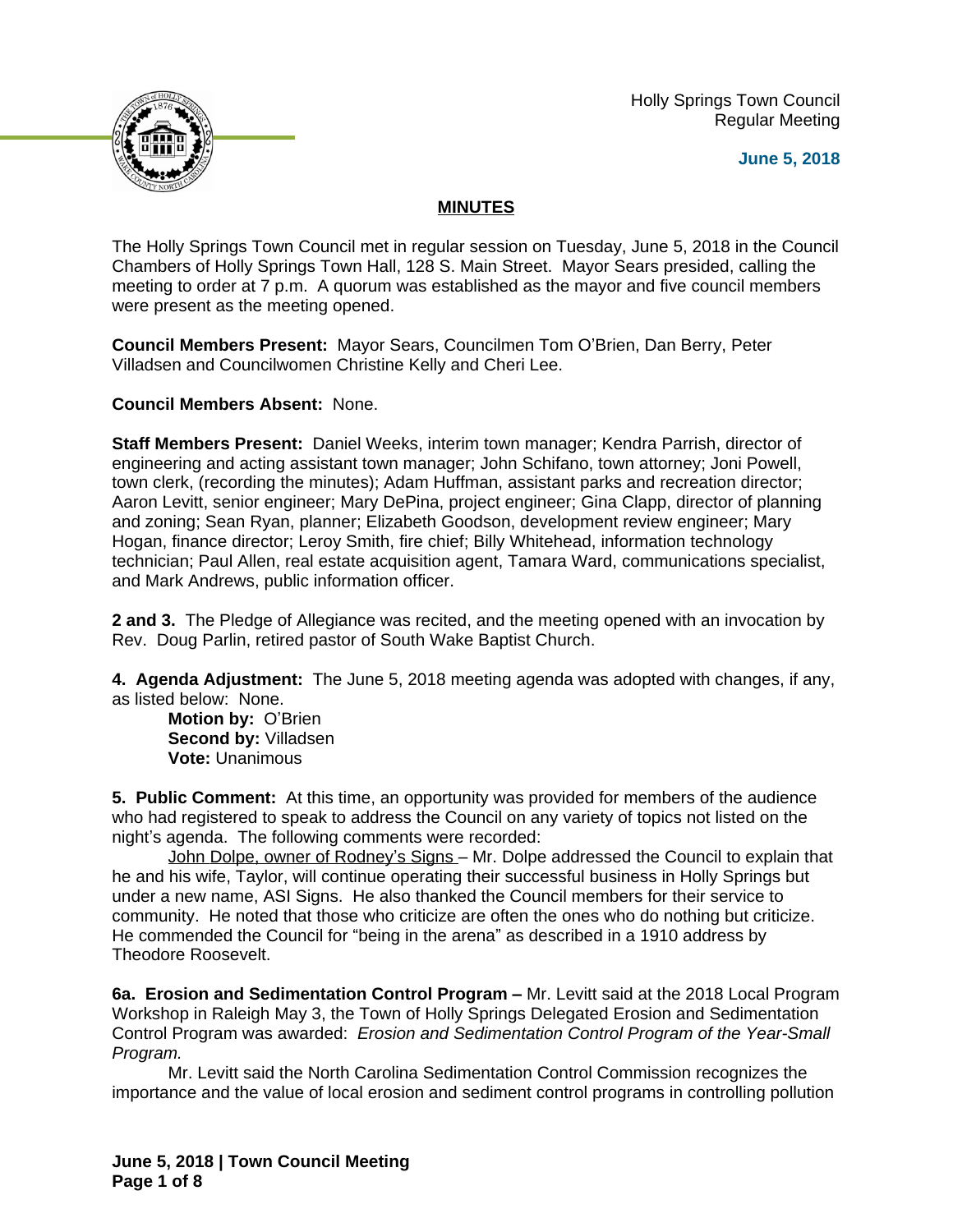by sedimentation to the waters of the State of North Carolina. The Local Program Workshop offers training and also seeks to recognize outstanding local programs. Nominations are solicited from delgated programs and private entities, as well as the Land Quality Section staff, and each year awards of excellence are presented to delegated local programs in two categories.

He reviewed the comments below from the award ceremony:

At our review in December, the program had 152 open projects, with 3,027 inspections having been conducted over the last 12 months and 3 Notices of Violation issued during that time. This program was nominated by the Raleigh Regional Office, who observed that the program "excels in regard to frequency and effectiveness of their inspections", that the program appears to have forged strong working relationships between their staff and the developers & contractors they regulate, and that the program has a "well-designed website, which provides valuable information in a concise and easy-to-navigate package." Additionally, the Sedimentation Control Commission praised this small program for the management of their sites during their review in February. All sites that were visited during our review were in compliance.

Mr. Levitt said staff members include Daniel Colavito, environmental specialist and program administrator; Darin Eyster, stormwater administrator and plan reviewer; Mark Tutor, erosion control inspector; and Jeff Peters, engineering technicnian.

**Action:** None.

**7a. Public Hearing: Annexation Ordinance A18-01 – Ms. Clapp said the Town has received** a petition for voluntary annexation of approximately 1.095 +/- acres located at 4528 Sunset Lake Road. The property owner is Michele Lacatena, and the property is contiguous with city limits.

She added that the petitioner is requesting that action be delayed because more information is required to accompany the application.

**Action:** The Council approved a motion to defer the public hearing and action on Annexation Ordinance A18-01 to the June 19 Council meeting.

**7b. Rezoning Petition 18-REZ-03, Treatment Plant Road –** Ms. Sigmund said this is a Towninitiated request to rezone 1.52 acres of Town-owned property from PUD: Morgan Park PUD and R-30: Residential to RT: Research and Technology. The property is located to the east of the Town of Holly Springs water reclamation facility, across Treatment Plant Road. The property is developed with a Ting communication facility structure. The addition of a satellite dish is proposed as a separate development request through the building permit process. The proposed rezoning would allow for the continued use of the property for telecommunication utility (fiber internet) purposes and would provide an appropriate buffer and transitional use between the existing water reclamation facility and residential development in the larger area and future adjacent commercial development.

With that explanation completed, Mayor Sears opened the public hearing. The following input was recorded:

James Harris, owner of neighboring property – Mr. Harris said he is not against the rezoning, but he is against the whole project that he feels trespasses his property. He said the roadway easement that crosses his property is not owned by the Town.

Mr. Schifano explained that the Town does have title to the road easement. There being no further input, the public hearing was closed.

**Action #1:** The Council approved a motion to accept the following statements as being true: *"The requested zone map change from R-30: Residential and PUD: Morgan Park PUD to RT: Research and Technology is consistent with the objectives of the Vision Holly Springs Comprehensive Plan by identifying land for future industrial development and ensuring*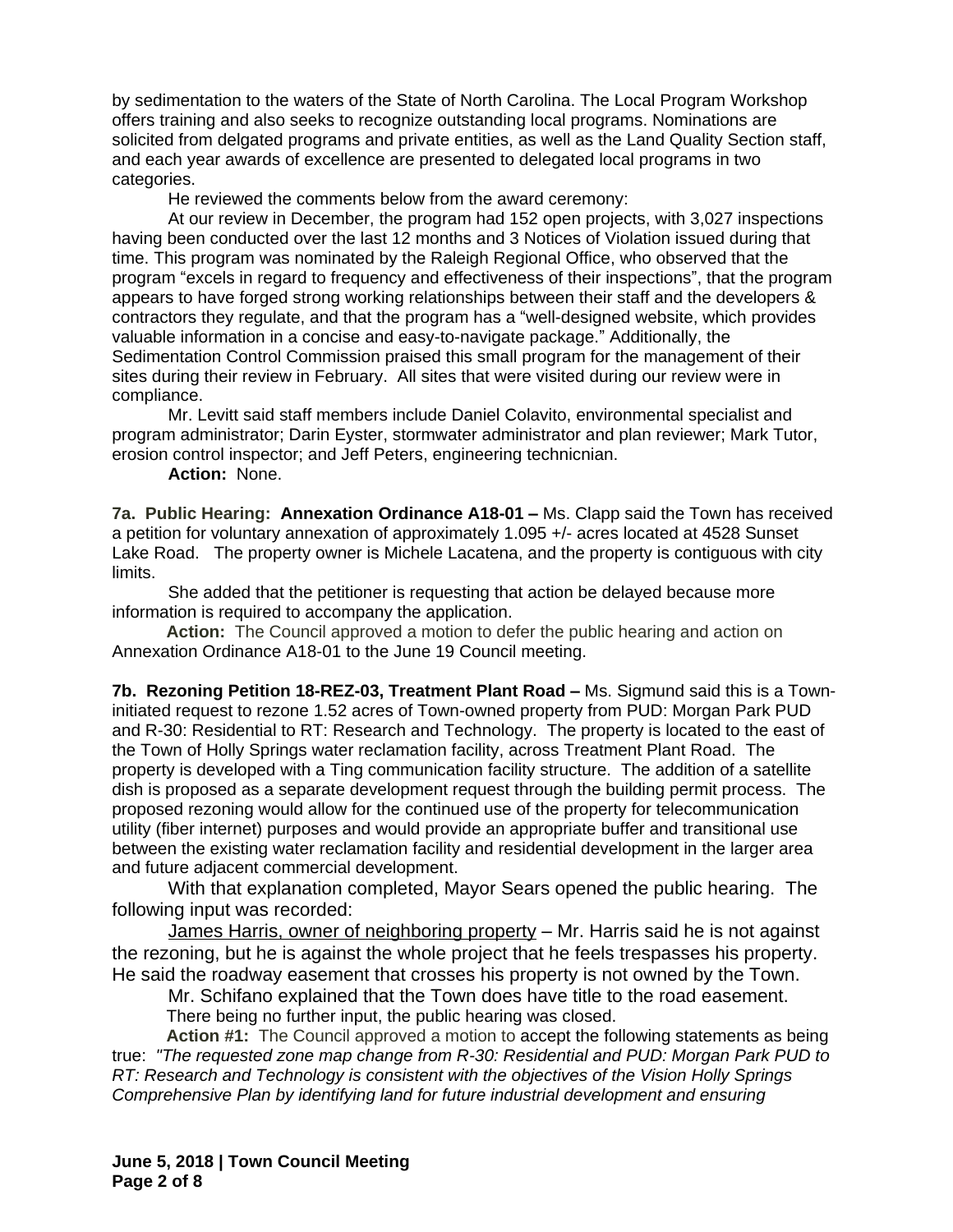*adequate infrastructure to serve industry. The property will provide an appropriate continuation and transition of the existing Water Reclamation Facility and will support the continued development of fiber internet services. A staff-initiated town-wide update to the Future Land Use Plan Map is planned for the coming fiscal year. During this update, staff would look to modify the Future Land Use Map to recognize existing development/uses. While this area is currently designated for Residential uses, the existence of the Water Reclamation Facility would suggest that this vicinity be designated for industrial uses."*

**Motion by:** Villadsen **Second by: Berry Vote:** Unanimous

**Action #2:** The Council approved a motion to approve Zone Map Change Petition #18- REZ-03 to change the zoning of 0.766 acres of Wake County PIN 0649505099 from PUD: Morgan Park PUD to RT: Research and Technology District, and 0.76 acres of Wake County PIN 0648590926 from R-30: Residential to RT: Research and Technology District, as submitted by the Town of Holly Springs.

**Motion by:** Lee **Second by: Berry Vote:** Unanimous

*A copy of the Rezoning Petition 18-REZ-03 is attached to these minutes.*

**8. Consent Agenda:** The Council approved a motion to approve all items on the Consent Agenda. The motion carried following a motion by Councilman O'Brien, a second by Councilman Villadsen and a unanimous vote. The following actions were affected:

8a. Minutes - The Council approved minutes of the Council's meetings held April 17, April 23, May 1 and May 7, 2018.

8b. Ordinance 18-05 - The Council adopted Ordinance 18-05 amending the Parks and Recreation Committee ordinance.*A copy of the Ordinance 18-05 is attached to these minutes.*

8c. Transportation Bond Counsel - The Council approved to retain Bob Jessup as bond counsel for the transportation bond.

8d. 12-DP-09 for Pecan Grove South Extension – The Council approved the final extension for 12-DP-09 for Pecan Grove South to expire Nov. 30, 2018.

8e. Resolution 18-18.1– The Council adopted Resolution 18-18.1 requesting extension of time to issue remaining parks and recreation bonds. *A copy of the Resolution 18-18.1 is attached to these minutes.*

8f. Resolution 18-20 – The Council adopted Resolution 18-20 approving the 2017 local water supply plan*. A copy of the Resolution 18-20 is attached to these minutes.*

8g. East Coast Pyrotechnics Inc. Contract - The Council approved to enter a \$22,000 contract with East Coast Pyrotechnics, Inc. for the July 5 fireworks display.

8h. Budget Amendment \$1 Million – The Council adopted a budget amendment to transfer \$1 million from the Powell Bill fund balance account 10.422.23.90.04 into the current year budget to be used for the Town Hall Commons infrastructure and parking project.

**9a. Local Community Grants** – The fiscal year began in July 2017 for civic groups to submit applications for funding from this year's grant program. Application packets were distributed in March to all groups who had requested them in 2017-18 budget year.

Councilmen Berry and Villadsen serve with Councilwoman Lee on a grant application review committee. Councilman Berry said the Council received 11 applications requesting \$18,000 in funding. There is \$15,000 available in that line item.

He said the Committee members recommend \$13,000 in grant awards, which would leave \$2,000 unallocated in the line item. He suggested that the remaining \$2,000 be made available for any other organization that might apply before the end of the fiscal year.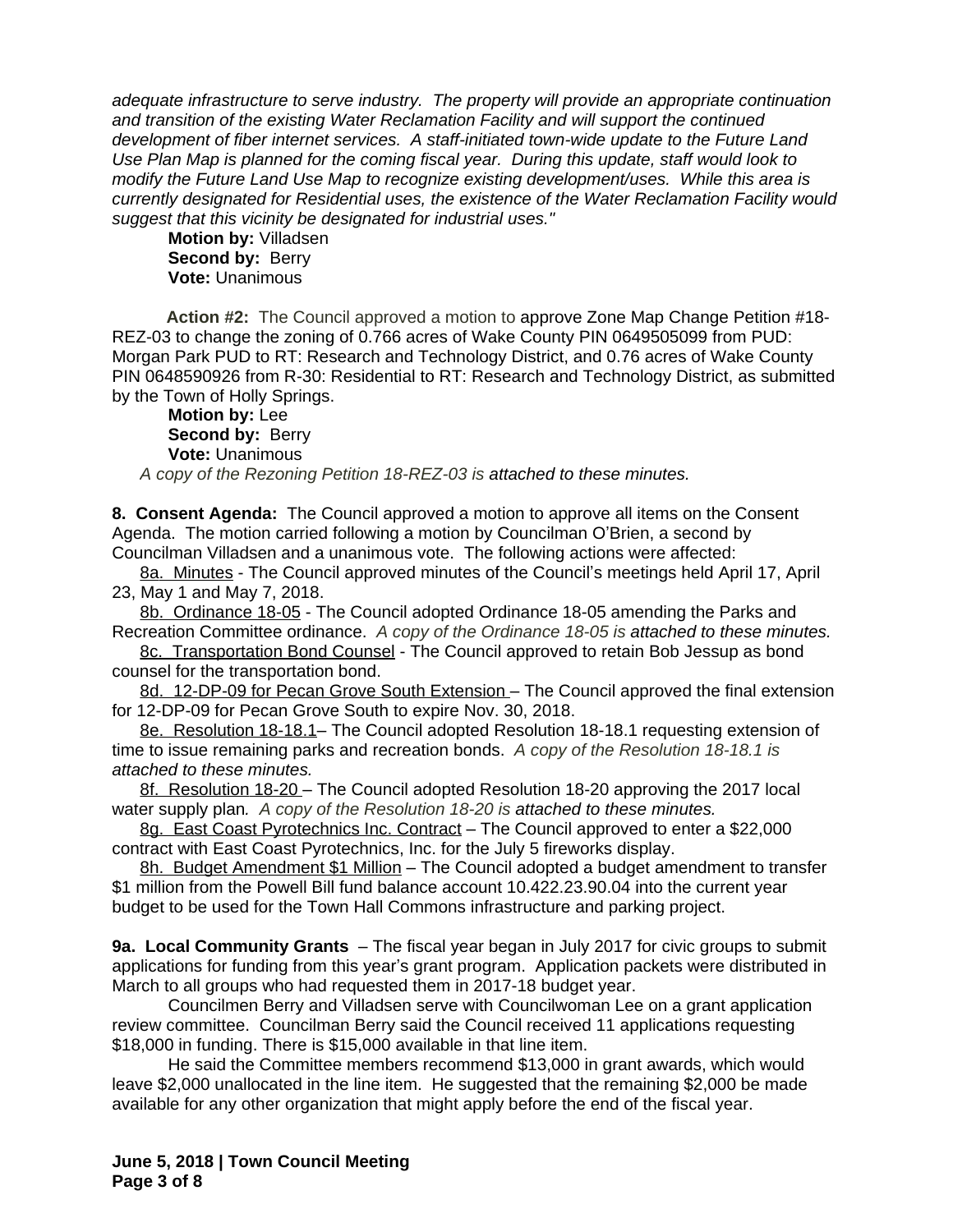**Action:** The Council approved a motion to award FY 2017-18 community agency grants in following amounts recommended by the committee, with the remaining \$2,000 to be awarded at the June 19 Council meeting:

|                                                      | <b>Current</b><br>Year |                    |
|------------------------------------------------------|------------------------|--------------------|
| <b>Name</b>                                          | <b>Request</b>         | <b>Recommended</b> |
| <b>Holly Grove Middle PTSA</b>                       | \$500                  | \$500              |
| <b>Holly Springs Civitan Club</b>                    | \$500                  | \$500              |
| <b>Holly Springs Food Cupboard</b>                   | \$2,500                | \$2,500            |
| <b>HS Community Band</b>                             | \$2,000                | \$2,000            |
| <b>HSHS Band</b>                                     | \$2,500                | \$2,000            |
| <b>HSHS PTSA</b>                                     | \$2,000                | \$1,500            |
| Interact of Wake County                              | \$2,000                | \$500              |
| Martin Luther King Jr. Celebration<br>Committee Inc. | \$500                  | \$500              |
| Sense of Play                                        | \$500                  | \$500              |
| <b>Lions Club</b>                                    | \$2,500                | \$1,000            |
| <b>Kiwanis Club</b>                                  | \$2,500                | \$1,500            |
| <b>TOTAL</b><br>$M$ atian has Laa                    | \$18,000               | \$13,000           |

**Motion by:** Lee Second by: O'Brien **Vote:** Unanimous

**9b. Mama Bird's Parking Lot Agreement -** Ms. DePina said while the construction of Town Hall Commons is an exciting venture for the Town of Holly Springs, it and recent business growth downtown has resulted in a temporary, yet noticeable, loss of parking in the Village District. To alleviate this, staff first approached the Methodist Church with a request that would allow the Town to use the grassy area adjacent to the existing parking lot for parking. The church was amenable, but stipulated that the Town would need to place gravel in the temporary parking area and convert the temporary lot into a permanent lot once it was no longer needed for temporary use.

 Because of site topography and the cost to build the permanent lot, staff explored other options.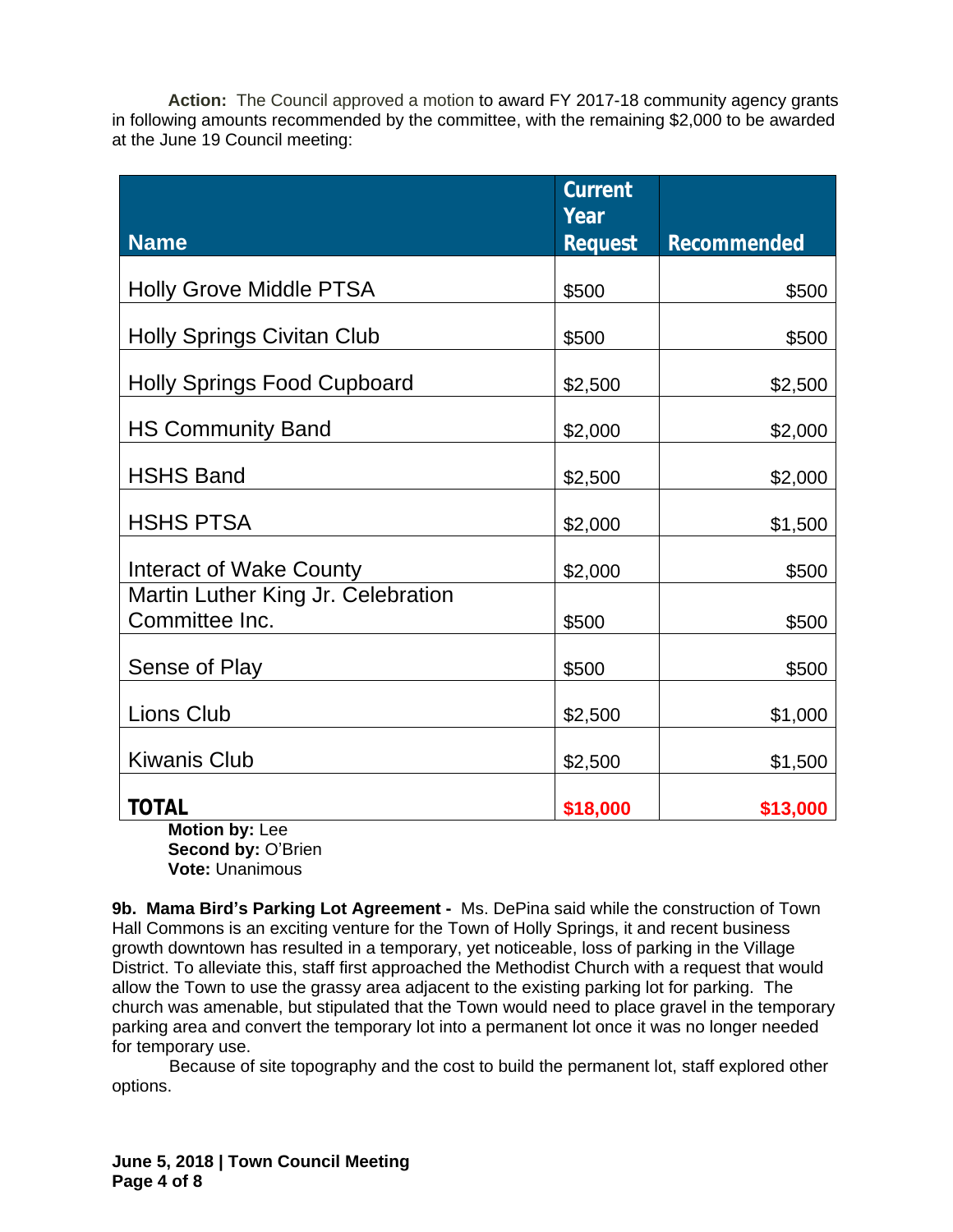Engineering had already been considering other options and, as a result, Public Works Department was able to install a temporary Town employee parking lot at the corner of Main Street and Earp Street. This lot provides approximately 85 spaces.

 Even with the temporary employee parking lot in service, public parking is limited in the Village District. Allowing Mama Bird's lot to be used as a temporary public parking lot would provide approximately 60 spaces. Much like the lot at Main and Earp, this lot would be constructed by Public Works Department, would be efficient and cost effective. Staff proposes entering into a lease agreement with the property owner for \$500 per month.

Councilwoman Kelly asked if she should recuse herself since she owns the poperty across the street from the lot.

It was the town attorney's advice that Councilwoman Kelly would have no substantial or direct financial benefit from the lease of the property, so it would be appropriate for her to vote.

**Action:** The Council approved a motion to enter a lease agreement for \$500 per month for the temporary use of the Mama Bird's vacant lot as a downtown parking lot.

**Motion by:** Kelly **Second by: Berry Vote:** Unanimous

**9c. 15-DP-17-A03, Holly Lakes at Sunset Commons -** Mr. Ryan explained the Holly Lakes at Sunset Lake Commons is an integrated center approved in 2016 adjacent to Sunset Lake Commons along Sunset Lake Road. The project is under construction. Fresh Market was anticipated to anchor the integrated center; however, the grocery store is no longer part of the project. The applicant is requesting to modify the approved building elevations to remove the primary architectural features associated with the former grocery anchor tenant and provide a revised architectural treatment without a primary architectural feature that is consistent with the remaining tenant spaces.

In accordance with UDO Section 9.05 D: Development Plans, a substantial change in building design, building material selection, or percentage of various building materials utilized is considered a major amendment that must be approved by the Town Council.

Planning Board representative Rick Madoni reported that the Planning Board had reviewed the application and recommends approval.

The applicant addressed the Council to explain that the development plan amendment is being requested because the architectural features that are proposed to be changed are the proprietary design of the tenant that will no longer be leasing space in the center.

**Action:** The Council approved a motion to approve Development Plan major amendment 15-DP-17-A03 as submitted by Bass, Nixon & Kennedy, Project Number 15032a, dated 3/7/2018 with the following condition:

1. All previous approval conditions for Holly Lakes Shopping Center Development Plan apply to this amendment as well.

**Motion by:** O'Brien **Second by: Berry Vote:** Unanimous

**9d. 17-DO-02-01, Honeycutt Farm Subdivision -** Mr. Ryan said the Town has received a request to amend the Honeycutt Farm Subdivision located along the north and south sides of Honeycutt Road between Cass Holt Road and Piney Grove-Wilbon Road. The purpose of the amendment is to modify the main recreation center area on the south side of Honeycutt Road that was approved as part of the overall subdivision plan. In accordance with UDO Section 9.05 D: Development Plans, a substantial change in building design, building material selection, or percentage of various building materials utilized is considered a major amendment that must be approved by the Town Council. The proposed modifications to the building elevations for the clubhouse building qualify under this provision.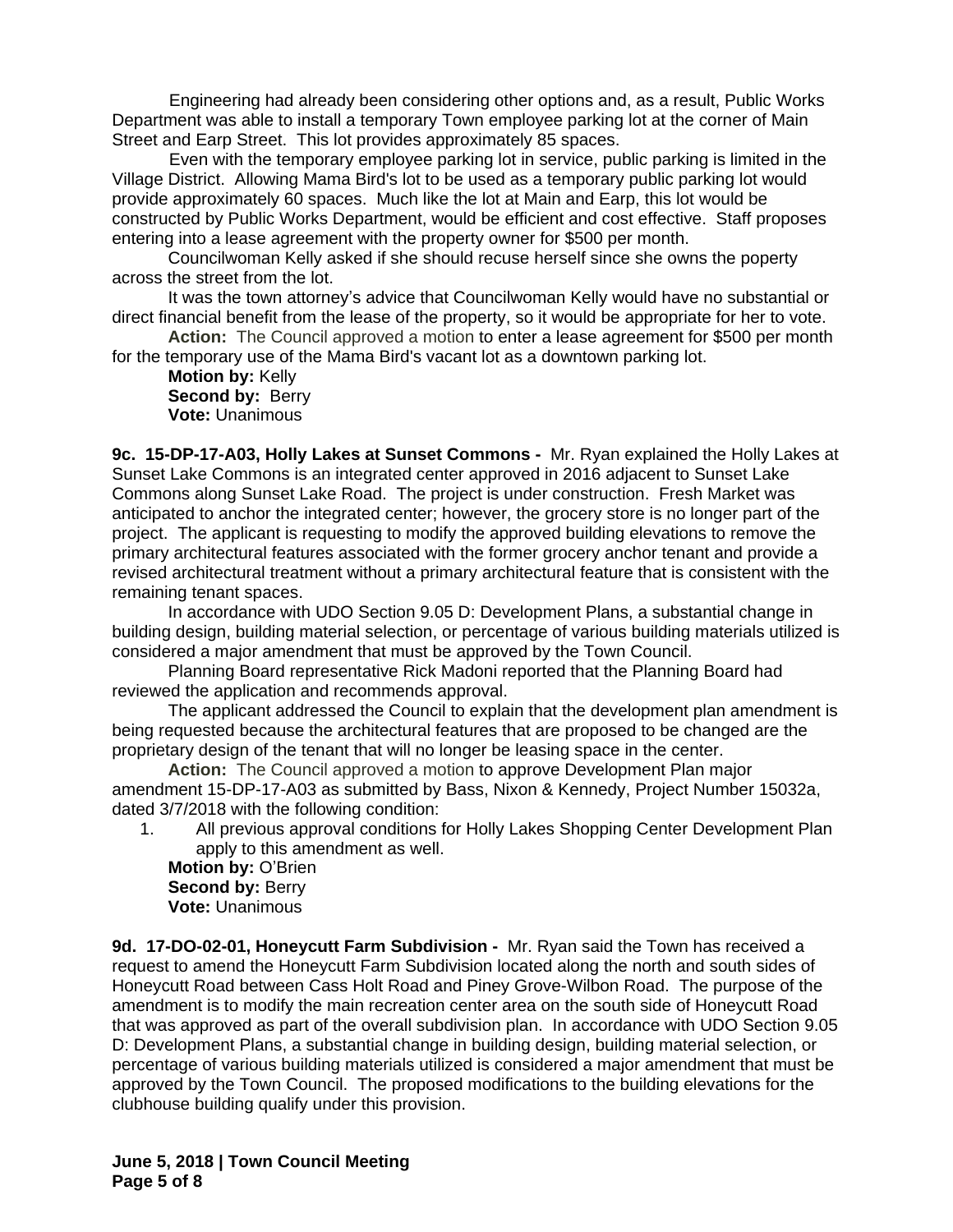In addition to the recreation area modifications, the applicant is proposing a modification to lots 87, 88, & 89, located adjacent to the Garrison subdivision, to enlarge the lots to the minimum 10,000 square foot size requirement of the R-10 zoning district in accordance with condition of approval #12 placed on the project when approved by the Town Council in November of 2017.

Planning Board representative Rick Madoni reported that the Planning Board had reviewed the application and recommends approval.

The applicant provided a brief presentation to provide elevations of the new amenity site and building that are being proposed.

Councilman Berry asked if the amenity center counted toward the dedicated open space that is required of the development. Mr. Ryan said yes.

**Action:** The Council approved a motion to approve Development Option Plan major amendment #17-DO-02-A01 for Honeycutt Farm as submitted by McAdams, Project Number MIH-16010, dated Revised 05/10/2018 with the following conditions:

- 1. All previous conditions of approval for the Honeycutt Farm Development Options Plan (17- DO-02) will apply to this plan amendment.
- 2. The following items will be required with the first construction drawing submittal:
	- a. A plan for the new dam located on the amenity center lot.
	- b. Construction drawings shall show an accessible path out of each exit gate of the pool area and to the dock and the refurbished barn.
- 3. Prior to construction drawing approval and/or issuance of a land disturbance permit for the entire project, the following items must be addressed:
	- a. All environmental permits must be obtained.

**Motion by:** Villadsen **Second by: O'Brien Vote:** Unanimous

**9e. Appointments to Future Land Use and Community Character Plan Team -** Ms.

Sigmund said in the upcoming FY18-19 Budget, the Town Council will be including funding to contract with a consultant to begin preparing an update to the Future Land Use and Community Character sections of the Town's Comprehensive Plan, with the remainder of the project to be funded in the following fiscal year. The Future Land Use and Community Character Plan will describe the Town's vision and guide growth and development, including infill development, throughout the Town's entire planning jurisdiction for the next 10 years. It is anticipated that this community visioning and planning process will span a 12-month period. Community involvement is critical for successful development of a new Future Land Use and Community Character Plan. It is very important that the Town engage with a highly qualified and innovative consultant to facilitate public involvement as well as prepare a plan that will guide the Town in sound decisions for future growth and development.

The anticipated schedule is:

|               | June - July: RFP Development                                                         |
|---------------|--------------------------------------------------------------------------------------|
|               | July - Aug.: RFP Issued/proposal submittals                                          |
|               | Aug. - Sept.: Submittal Review, Consultant Interviews and Selection                  |
| Oct.          | <b>TC Contract Approval</b>                                                          |
|               | Nov. - Dec.: Consultant Notice to Proceed/Background and Staff Meetings, Creation of |
|               | <b>Steering Committee</b>                                                            |
| Jan∴          | <b>Begin Community Engagement Meetings</b>                                           |
| Jan. - June:  | Plan Development and Draft Finalized                                                 |
| June/July:    | <b>Planning Board Recommendation</b>                                                 |
| July/Aug.:    | Town Council Public Hearing and Adoption                                             |
| $Aug. - Oct.$ | Plan Document finalization, publication, and webpage launch                          |
|               |                                                                                      |

**June 5, 2018 | Town Council Meeting Page 6 of 8**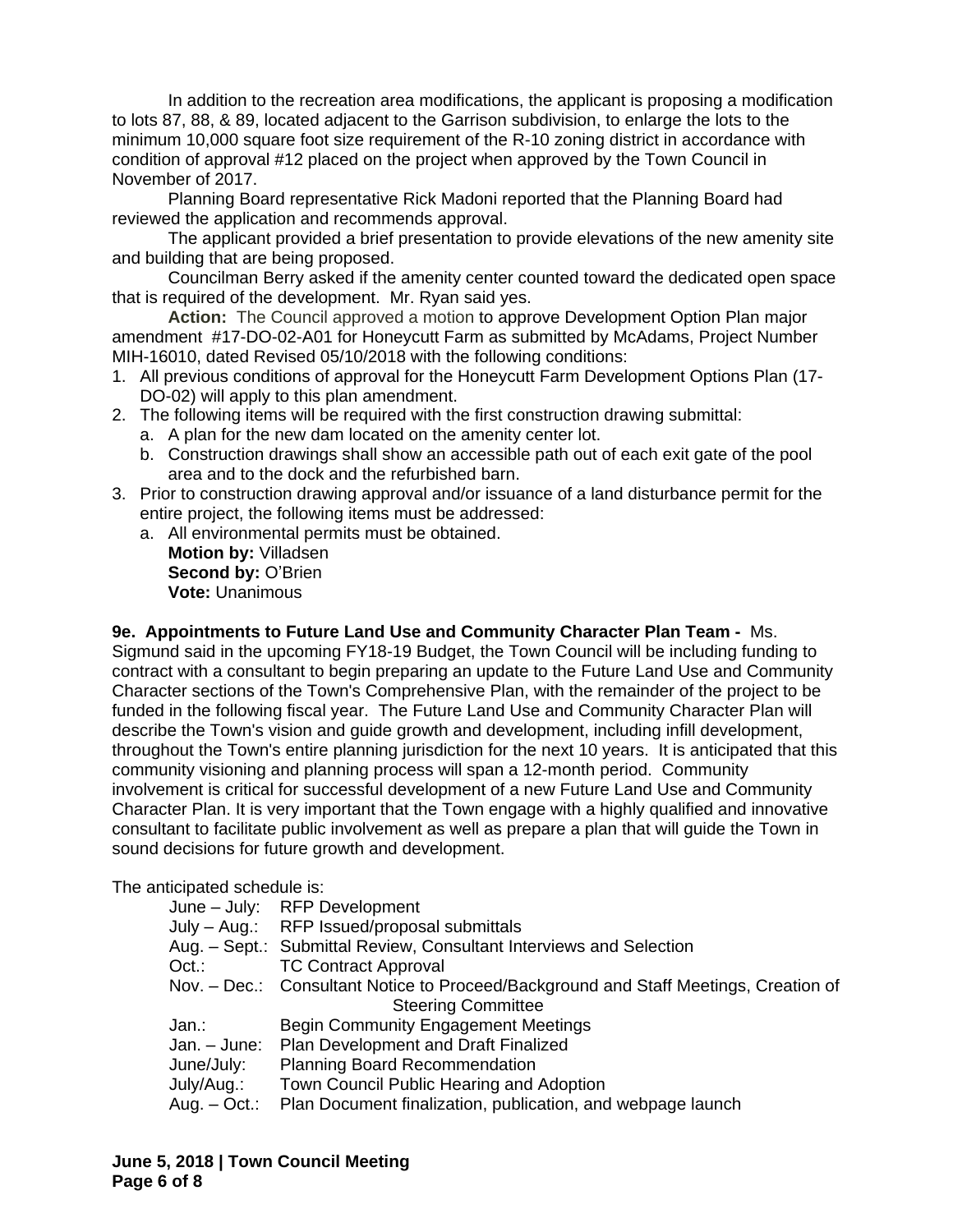She said ultimately, the Future Land Use and Community Character Plan will be adopted and endorsed by the Town Council as the Town's official future land use plan. In order to ensure that insight is provided on Council's preferences and perspectives from the outset of this project, staff requests that the Town Council appoint one or two Council members to represent the Town Council on an interdepartmental staff committee in the development of the Request for Proposals, evaluation of the proposals, interviews with selected consultants, and the final consultant selection. The interdepartmental staff committee will perform these tasks through a series of meetings during normal business hours. A separate steering committee with additional Council member involvement will be developed to guide the project once the consultants have been selected and the planning work begins.

**Action:** The Council approved a motion to appoint Councilwoman Lee to work with staff in the consultant selection process for the Future Land Use and Community Character Plan.

**Motion by:** Villadsen **Second by: Berry Vote:** Unanimous

**9f. Avent Ferry Road Widening Project -** Mr. Siebenbrodt said in 2015, the Engineering Department secured federal grants for the design, right of way, and construction for the widening of Avent Ferry Road from the Bypass to Piney Grove-Wilbon Rd, now Ralph Stephens Road.

 On Oct. 18, 2016, the contract in the amount of \$63,694.83 to Duke Energy was approved by Town Council and funding was approved in the amount of \$70,000 for utility relocation work along Avent Ferry Road.

 Since the Duke contract approval, time was needed for construction drawing changes and right-of-way acquisitions. Last month, the Engineering Department reached out to Duke Energy to start on the relocation of its utilities and received a scope change request that resulted in a new proposed total estimate price of \$86,852.44, a \$23,157.61 increase compared to the previously agreed price.

 This is due to an increase in Duke Energy supplier contracts because of increased rate structures. In 2017, the contracts increased approximately 3 to 5 % and in 2018, the contracts increased approximately 10 to 15%. The 2018 contracts were renewed contracts to extend time terms. Additionally, the Tax Cuts and Jobs Act signed by the Federal Government in December 2017 has changed the IRS code. This means the public good exception for federal income tax on contributions in aid to construction was eliminated from the IRS code.

 Staff requests an additional \$23,157.61 in funding for the Duke Energy Relocation. **Action:** The Council approved a motion to adopt a budget amendment to move \$23,157.61 from street reserves to the Avent Ferry Road widening project account for the increased cost of Duke Energy Progress utility relocation.

**Motion by:** Kelly **Second by:** Lee **Vote:** Unanimous

**9g. Appointments to Transportation Bond Project Committee -** Ms. Parrish said growth has placed a burden on our transportation network. As we have seen in the surrounding municipalities over the past 20 years, traffic and transportation improvements are an ever evolving tension between population growth which leads to increased traffic and the subsequent need for roadway improvement.

She said transportation planning and construction is a complex arrangement that involves the Town, NCDOT, the Capital Area Metropolitan Planning Organization, the Federal Highway Administration, and private developers. All of these organizations are constantly